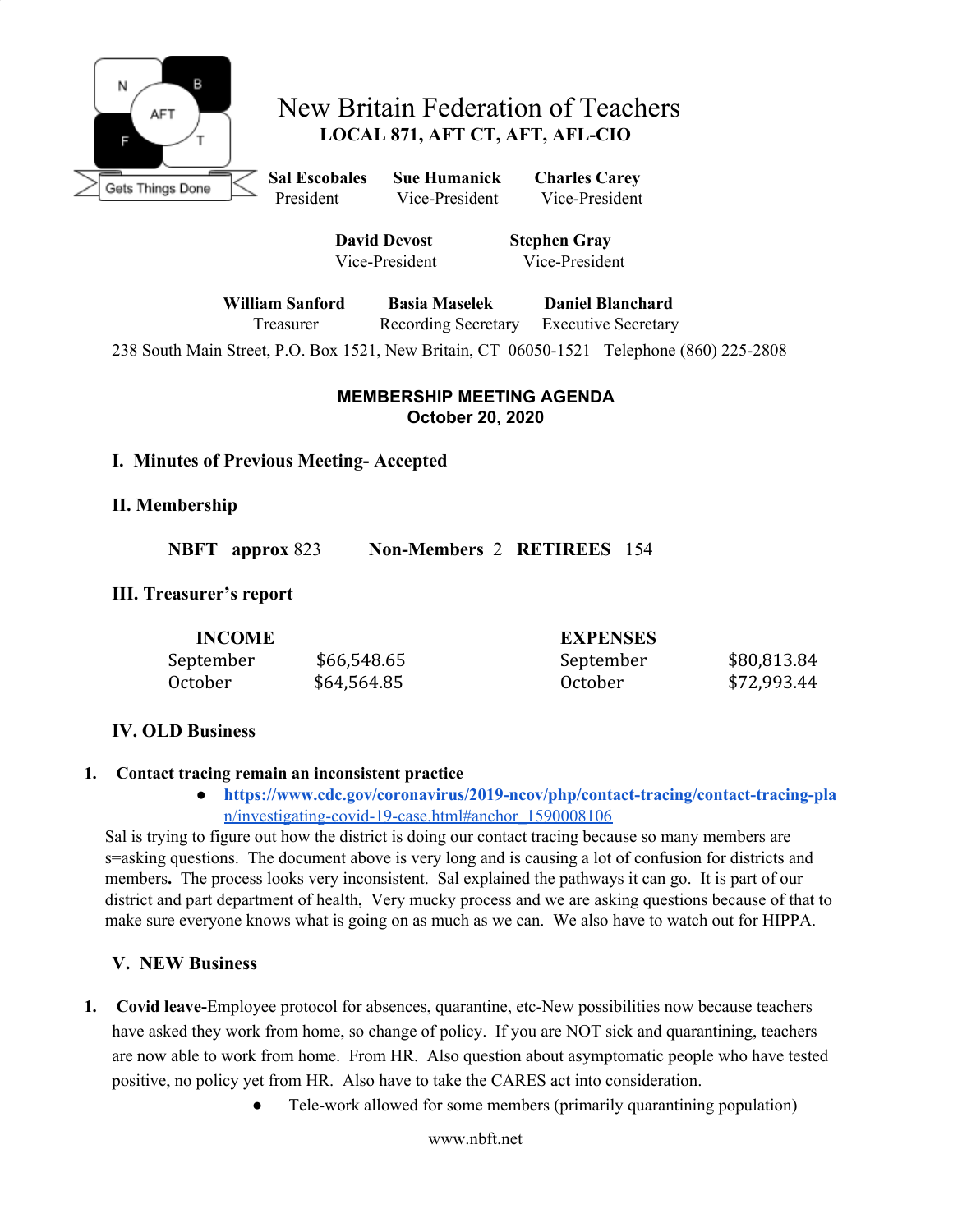- Tele-work may be a possibility for those who are asymptomatic
- 2. **Evaluation, PDEC meetings are occurring** some schools are further down the road than others. Some members are already having meetings for SLO's
	- No ratings on the evaluations, just conversations. No number should be identified.
	- one SLO- only one, that is what the state said, SEL goal.
	- agreement on IAGD's

Sal spoke about Pdec and asked Chuck to speak to the members. Members are asking that numbers not be part of the platform because people are getting numbers on the platform. Teachers are very concerned about numbers, Basia will bring this up in the next PDEC meeting. One of the schools is using academic scores alone in their SLO, Sal said that should NOT be the focus, SEL is the focus. There are some issues with SPED also, and they all had a meeting, so Sal will follow up with the situation. At the high school, the SPED teachers can use the common goal of the school. Sal said we should wait another week, give admins more time and then we will ask around again.

- 3. **Sick bank-**Sick bank is low, call for more days. Sal explained what can happen, especially for new members who do not have a lot of sick days. Sal spoke about the plan that was made last year, but then COVID happened and we never got to the point of finishing a plan. The sick bank committee has to meet to decide on guidelines. Sal also spoke about how some members who have a lot of sick days are giving a lot because they lose it anyway. Date will be extended.
- 4. **Workload/Job demands**-details needed- This is giving a lot of people anxiety. Was originally sold as giving teacher time, but has turned into a lot of meetings, PD. Members are being assigned to meetings, not given time to do their own work. Commissioner network schools do have less options because of readiness units. The E-Board has told Nancy that teachers are not getting their time that they were promised. Sal spoke about rolling out a curriculum and the bad timing. There will be a problem soon, we are running out of subs.
- 5. **After-school help**-Contractual language basically outlines notification of day to students and families. The LOg is not necessary and is already happening in some elementary schools and will be brought up to CLLM. If it happens please say something in LLM. A member said that some teachers are asked to give admins initials of students that were coming. No tracking, no handing in sheets.
- **6. Grievances**--District class action 4.3b 10 minutes before and 10 minutes after. The lunch and prep times at NBHS and RELC were dropped because the admins worked it out with us. The only other remedy was to make the day 7 hours again. BUT we are going forward with the district wide grievance. Sal felt that we needed to go forward with the grievance because we never settled on a MOU.

### **VI. Officer and Committee reports**

 **Elementary-** Some schools are demanding too much and our members need to stand their ground. Steve reminded everyone that we need to grieve no matter what the admins say because we need to make sure they know they are not sticking to the contract. Gaffney has an issue with teachers giving sub their google info to do a google meet? If someone is covering another teacher's google meet, they need to put in for it. big inconsistency between buildings. A lot of confusion because many teachers are out and other teachers are covering. Dave made Nancy aware of 3rd grade NBU and the every 2 weeks issue.